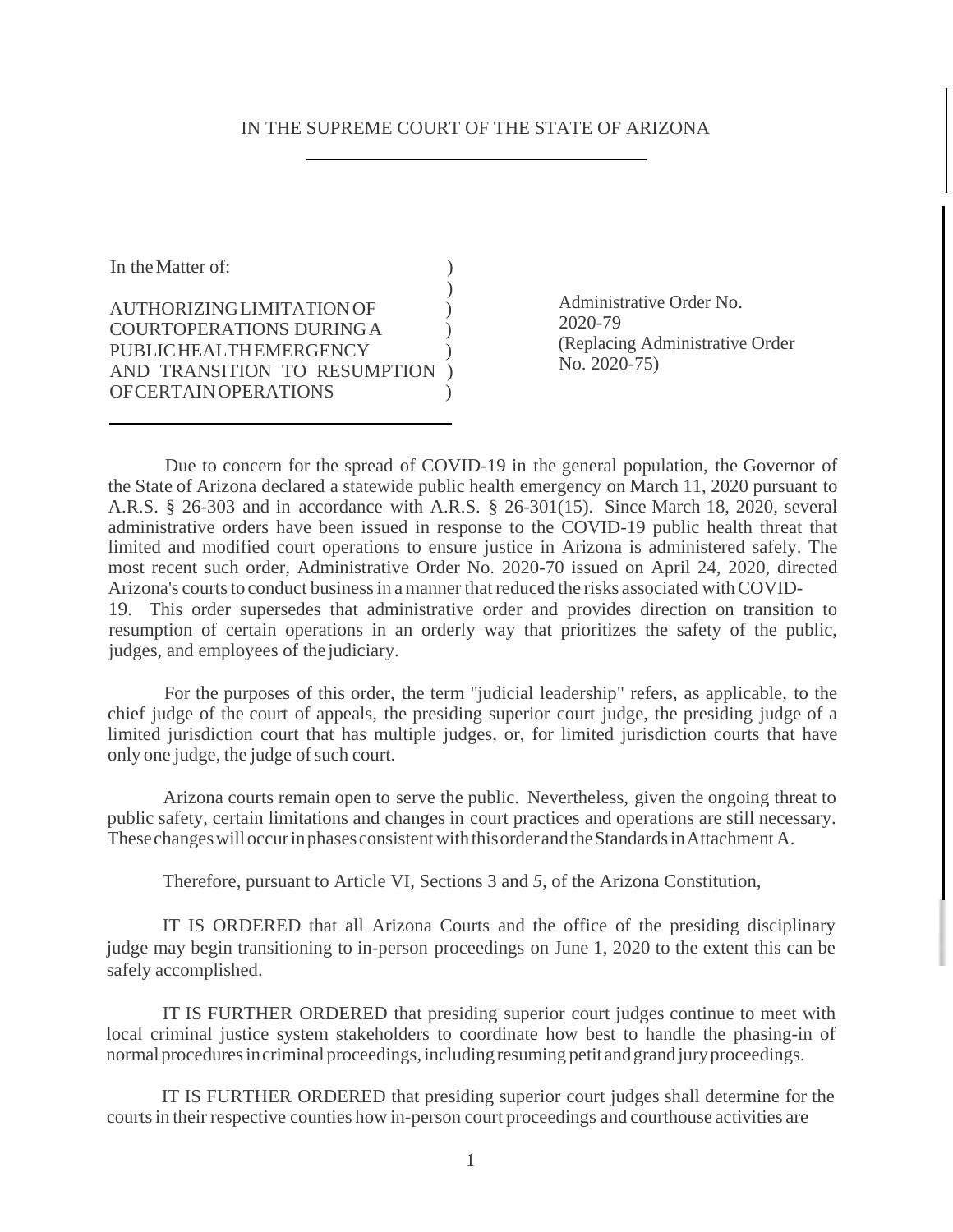to be phased-in and conducted, consistent with this order, in a manner that protects the health and safety of all participants. The chief judge of each court of appeals division shall determine how in-person court proceedings are to be phased-in and conducted.

IT IS FURTHER ORDERED that:

## **I. TO PROTECT COURTHOUSE SAFETY:**

- 1. The presiding superior court judge of each county and the chief judge of each division of the court of appeals is authorized to adopt or suspend any local rule or order needed to address the current public health emergency in cooperation with public health officials and to take any reasonable action that circumstances require to enable necessary operations of the Court of Appeals (COA) and the superior, justice and municipal courts in each COA division or county.
- 2. Until Arizona enters Phase II and except where the size of the staff or other constraints will not allow, judicial leadership shall implement a staffing plan, which may include dividing personnel into two or more teams or using other methods to prevent all or a substantial portion of court personnel from becoming infected or requiring quarantine at the same time due to work- related contact. The presiding judge may exempt personnel who perform critical court functions from this provision if there is no practical alternative.
- 3. Courts should modify operations to limit the number of transportation events to necessary in-court hearings for individuals in custody or receiving services pursuant to court order, including combining hearings subject to maximum gathering size required by this order, and to minimize mixing of populations to eliminate avoidable quarantines when such individuals are returned to custody following court hearings.
- 4. Rule 10.2, Rules of Criminal Procedure; Rule 42.1, Rules of Civil Procedure; Rule 2(B), Rules of Procedure for Juvenile Court; Rule 6, Rules of Family Law Procedure; Rule 133(d), Justice Court Rules of Civil Procedure: Rule 9(c), Rules of Procedure for Eviction Actions; and any local rule that provides litigants with a change of judge as a matter of right, are suspended until December 31, 2020 to reduce the risk of virus exposure inherent in out-of-county judges' travel, and to ensure adequate judicial resources for backlog reduction.
- 5. Judicial leadership shall adopt practices following the gathering size and social distancing standards in Attachment A, considering the size of the courtrooms and other spaces where people gather in and around the courthouse. A court should not schedule in-person multiple, simultaneous proceedings that are inconsistent with these standards. Until Phase II, in extraordinary circumstances and with appropriate precautions, judicial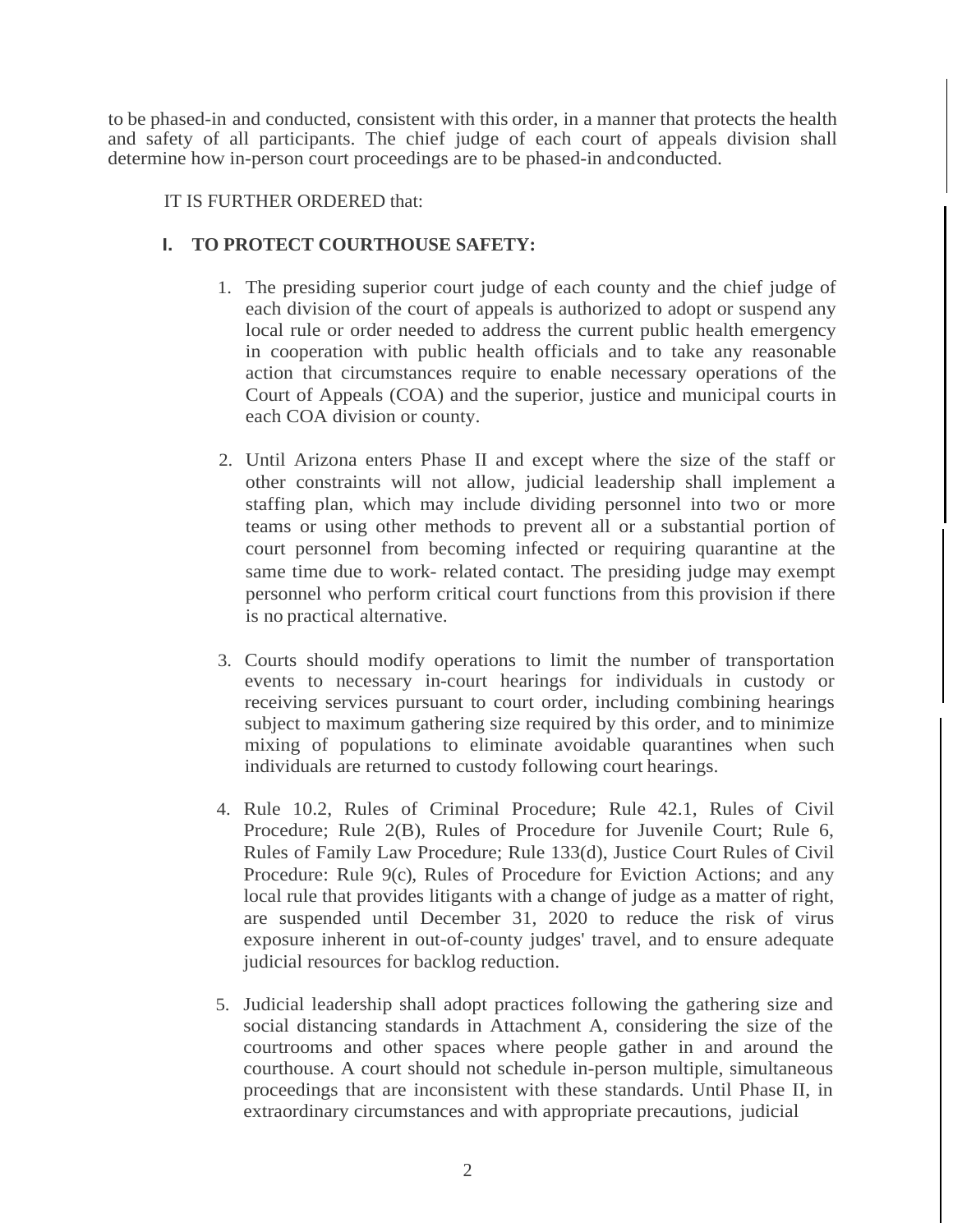leadership may authorize a maximum of 30 persons to gather in one location provided social distancing measures are taken. The intent of this requirement is to discourage scheduling of multiple court hearings at a single date and time. Courts should coordinate with law enforcement to require staggered citation appearance times.

- 6. Judicial leadership must require all participants in court proceedings, including attorneys, parties, victims, witnesses, jurors, court personnel, and other necessary persons, to notify the court prior to appearing at the courthouse, of any COVID-19 diagnosis, symptoms, or exposure notification by public health authorities and to make alternative arrangements to participate.
- 7. Until Phase III, judicial leadership should limit any required in-person proceedings to attorneys, parties, victims, witnesses, jurors, court personnel, and other necessary persons, where necessary to maintain the recommended social distancing within the courthouse, including each courtroom, and the judge in each proceeding is authorized to make reasonable orders to ensure the health and safety of hearing participants consistent with the parties' right to due process of law.
- 8. Judges shall liberally grant continuances and make accommodations, if necessary and possible, for attorneys, parties, victims, witnesses, jurors, and others with business before the courts who are at a high risk of illness from COVID-19 or who report any COVID-19 diagnosis, symptoms, or exposure notification by public health authorities.
- 9. The Administrative Office of the Courts shall provide judicial leadership with a health screening protocol used to detect COVID-19-related symptoms consistent with recommendations by public health officials to prevent the spread of the virus. Through Phase I, judicial leadership should implement the COVID-19 screening protocol for court and judicial personnel. Not later than June 1, 2020, court staff and judicial officers shall wear their own or court-provided masks, face coverings, or face shields when having any in- person contact with other personnel or the public, or as allowed by section 1(11).
- 10. The Administrative Office of the Courts shall provide judicial leadership with a health screening protocol used to detect COVID-19-related symptoms consistent with recommendations by public health officials to prevent the spread of the virus. Through Phase I, judicial leadership should implement the COVID-19 screening protocol for the public. Through Phase I, and where courthouse entrance security screening is available, the COVID-19 screening protocol may require body temperature screening for the public. Judicial leadership shall require court participants and visitors to wear a mask or other face-covering in the courthouse beginning not later than June 1, 2020 and may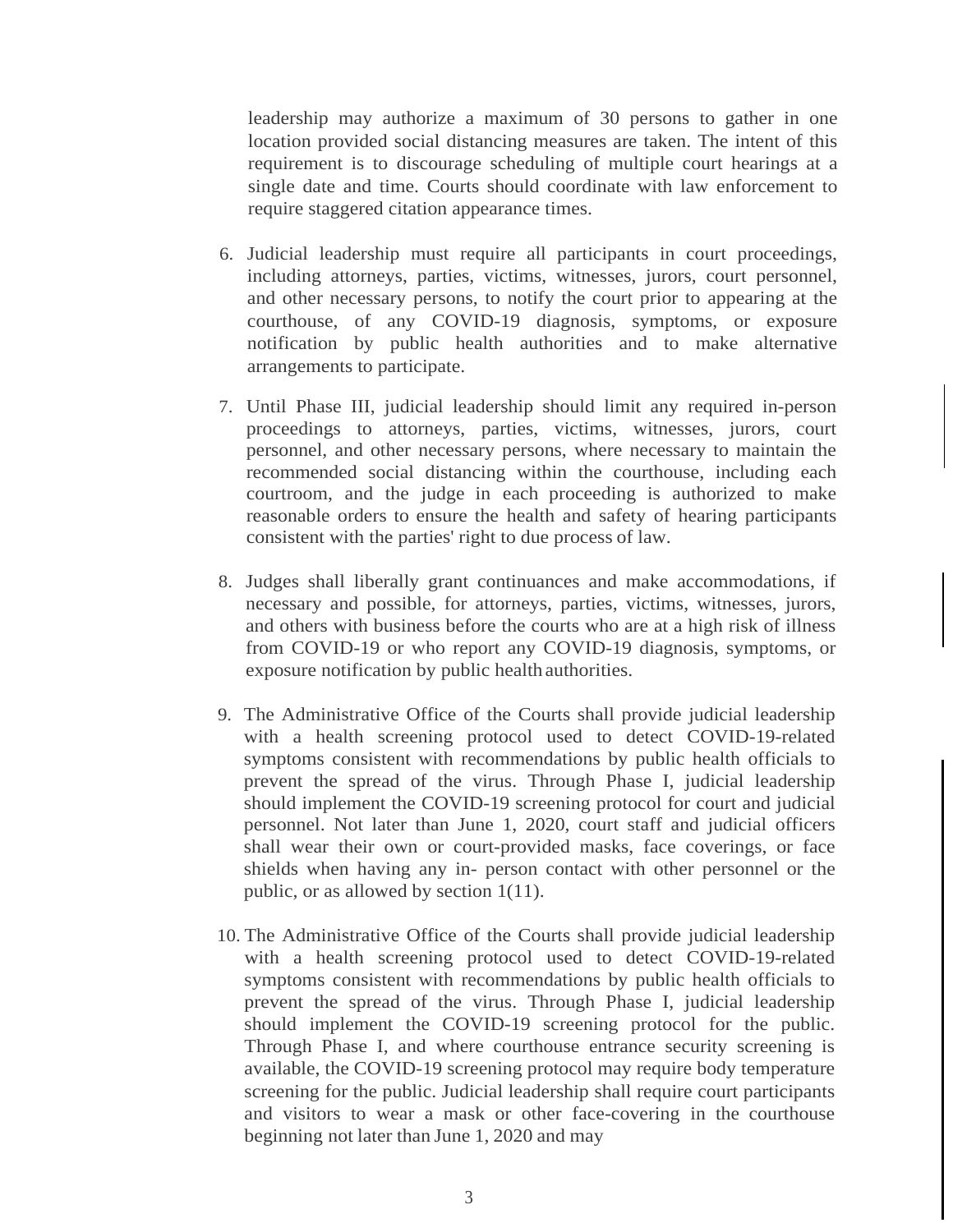provide the required face-covering for use by persons who do not have their own. Courts shall exclude persons from the courthouse who refuse to cooperate with or who do not pass established screening protocols or refuse to wear a mask or other face covering. Judicial leadership shall post these requirements at entrances and on their public website.

- 11. During in-courtroom proceedings, the judge may authorize removal of masks or face coverings for purposes of witness testimony, defendant identification, making an appropriate record, or other reasons as deemed necessary by the judge provided that appropriate social distancing or other protective measures are followed.
- 12. Judicial leadership should establish and implement social distancing and sanitation measures established by the United States Department of Labor and the CDC.

### **II. TO USE TECHNOLOGY TO MINIMIZE IN-PERSON PROCEEDINGS:**

- 1. Proceedings in all Arizona appellate, superior, justice, juvenile, and municipal courts and before the presiding disciplinary judge may be held by teleconferencing or video conferencing, consistent with core constitutional rights.
- 2. During Phases I and II, judicial leadership should limit in-person contact as much as possible by using available technologies, including alternative means of filing, teleconferencing, video conferencing, and use of email and text messages to reasonably ensure the health and safety of all participants.
- 3. Judges may hold ex parte and contested hearings on orders of protection electronically.
- 4. Judicial leadership may authorize the use of available online dispute resolution (ODR) platforms to resolve cases.
- 5. Judicial leadership may authorize the use of electronic, digital, or other means regularly used in court proceedings to create a verbatim record, except in grand jury proceedings.
- 6. When the public is limited from attending in-person proceedings, beginning July 1, 2020, to the extent logistically possible, the presiding judge of the superior court shall provide public access by video or audio to civil and criminal court proceedings typically open to the public to maximize the public's ability to observe court proceedings. The presiding judge or single judge of a limited jurisdiction court should make video or audio proceedings, excluding small claims cases, available to the public to the greatest extent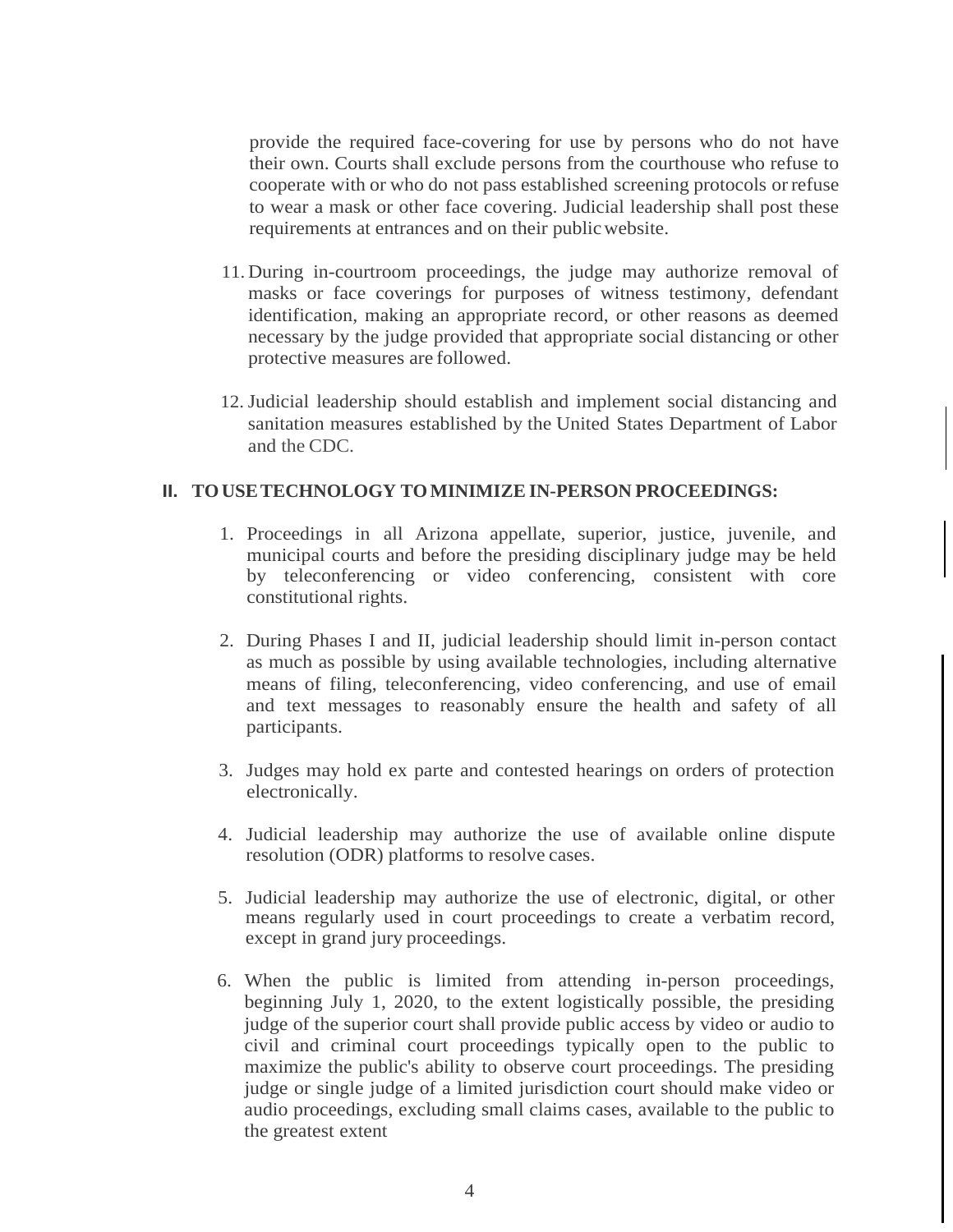possible. The presiding judge of the superior court should also list the availability of video and audio proceedings on the AZCourt site.

- 7. The 100-mile distance requirement for a limited jurisdiction court to accept a telephonic plea under Rule 17.1 (f) of the Rules of Criminal Procedure is suspended through December 31, 2020.
- 8. Clerks may attend court proceedings by teleconferencing or video conferencing to comply with A.R.S.  $\S$  12-283(A)(l).
- 9. Title 36 Chapter 5, A.R.S. matters are confidential and not open to persons other than the parties, witnesses, and their respective counsel. When these proceedings are not conducted in-person, judicial leadership must use technology in a manner that protects the patient's rights to privacy and confidentiality.
- **10.** The judge in each proceeding conducted using video-conferencing may limit and permit recording as appropriate to apply the policies provided in Rule 122, Rules of the Supreme Court, to those proceedings.
- 11. When conducting virtual hearings, courts may establish procedures to collect the defendant's fingerprint, or to otherwise establish the defendants identity as an alternative means of complying with the procedures required by A.R.S. § 13-607 and Rule 26.10 of the Rules of Criminal Procedure.

#### **III. TO APPROPRIATELY PRIORITIZE CASE PROCESSING:**

- 1. Constitutional and statutory priorities for cases continue to apply unless otherwise waived.
- 2. For cases where the right to a jury trial has not been waived, but where limits on courthouse facilities or judicial or court personnel capacity require prioritization and recognizing that constitutional and statutory preferences govern for specific issues raised in a specific case, cases shall be scheduled in the following order of priority:
	- (a) Criminal felony and misdemeanor cases, where the defendant is in custody;
	- (b) Sexually violent person trials;
	- (c) Criminal felony cases, where the defendant is not in custody;
	- (d) Criminal misdemeanor cases, where the defendant is not in custody; and
	- (e) Civil and any other jury trial cases.
- 3. Where limits on courthouse facilities or judicial, or court personnel capacity require prioritization and recognizing that constitutional and statutory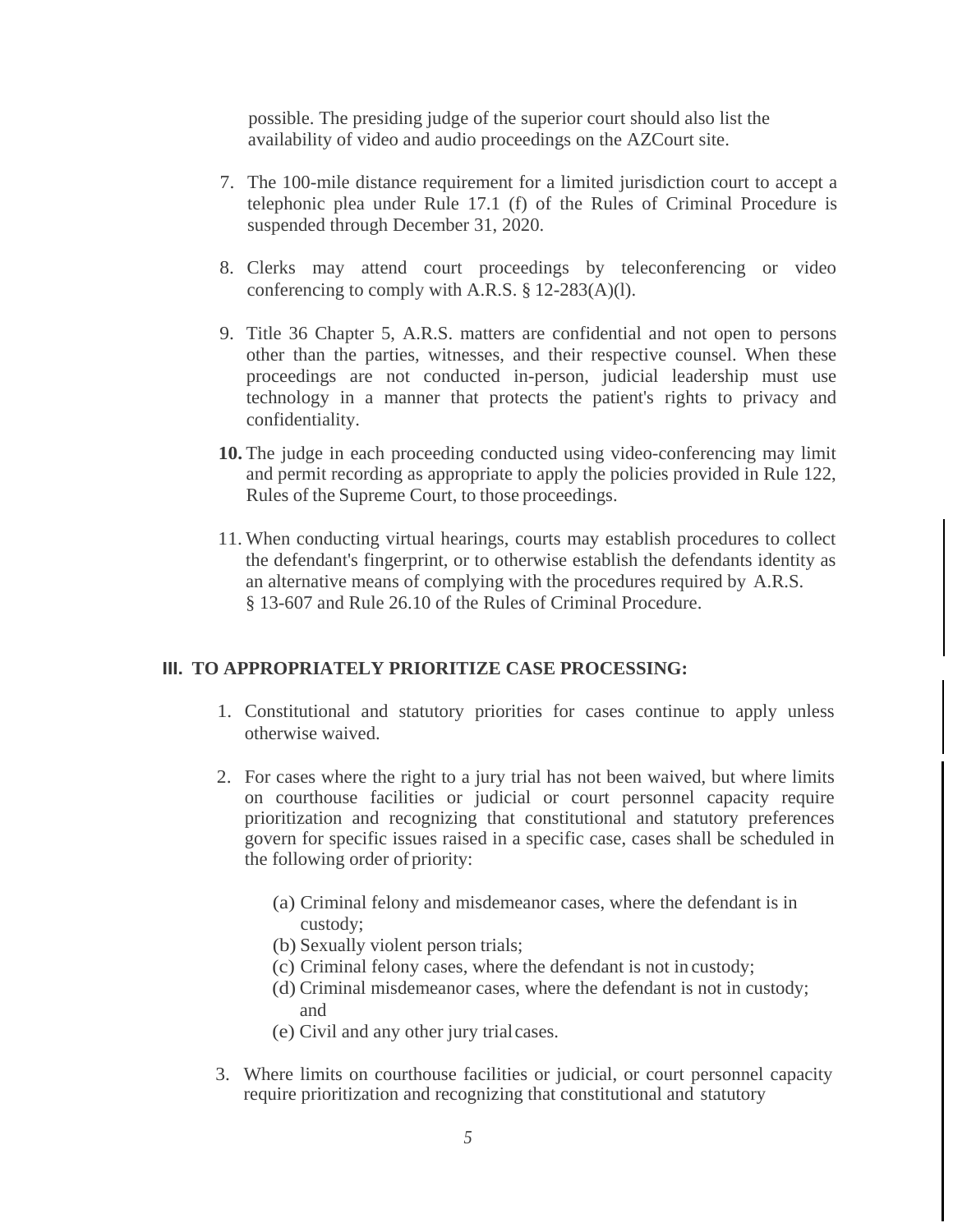preferences govern for specific issues raised in a specific case, cases shall be scheduled in the following order of priority:

- (a) Juvenile;
- (b) Criminal;
- (c) Mental Health;
- (d) Family (involving minor children);
- (e) Family (not involving minor children);
- (f) Probate (involving protected persons);
- (g) Civil;
- (h) General Probate; and
- (i) Tax and Administrative cases.
- 4. Where backlogs exist, judicial leadership should expand case disposition capacity, including calling back retired judges, using judges pro tempore and temporarily reassigning judges from other assignments.

### **IV. TO SAFELY PROVIDE FOR JURY TRIALS AND GRAND JURIES:**

- 1. Trials of cases to a jury may resume when Arizona enters Phase I, but not prior to June 15, 2020.
- 2. The presiding judge of the superior court in each county should determine when jury trials can safely begin, taking into consideration the physical space of individual courthouses and courtrooms. Judicial leadership shall employ appropriate social distancing and other measures necessary for the protection of jurors and the general public and shall post on court websites a schedule and information describing the protective measures taken.
- 3. Until December 31, 2020, to reduce the number of citizens summoned to jury duty, procedural rules (including Rule 18.4(c), Rules of Criminal Procedure; Rule 47(e), Rules of Civil Procedure; and Rule 134(aX1), Justice Court Rules of Civil Procedure) are modified to afford litigants only two peremptory strikes for potential jurors per side in all civil and felony cases tried in the superior court, and one peremptory strike per side in all misdemeanor cases, and all civil cases tried in limited jurisdiction courts. This provision does not apply to capital murder cases.
- 4. To accommodate social distancing standards, courts may stagger times for prospective jurors to report for jury duty, direct them to individual courtrooms rather than jury assembly rooms, and conduct voir dire remotely or in multiple groups. At the direction of the presiding judge, prospective jurors may be summoned to non-courthouse facilities that can accommodate larger numbers of individuals.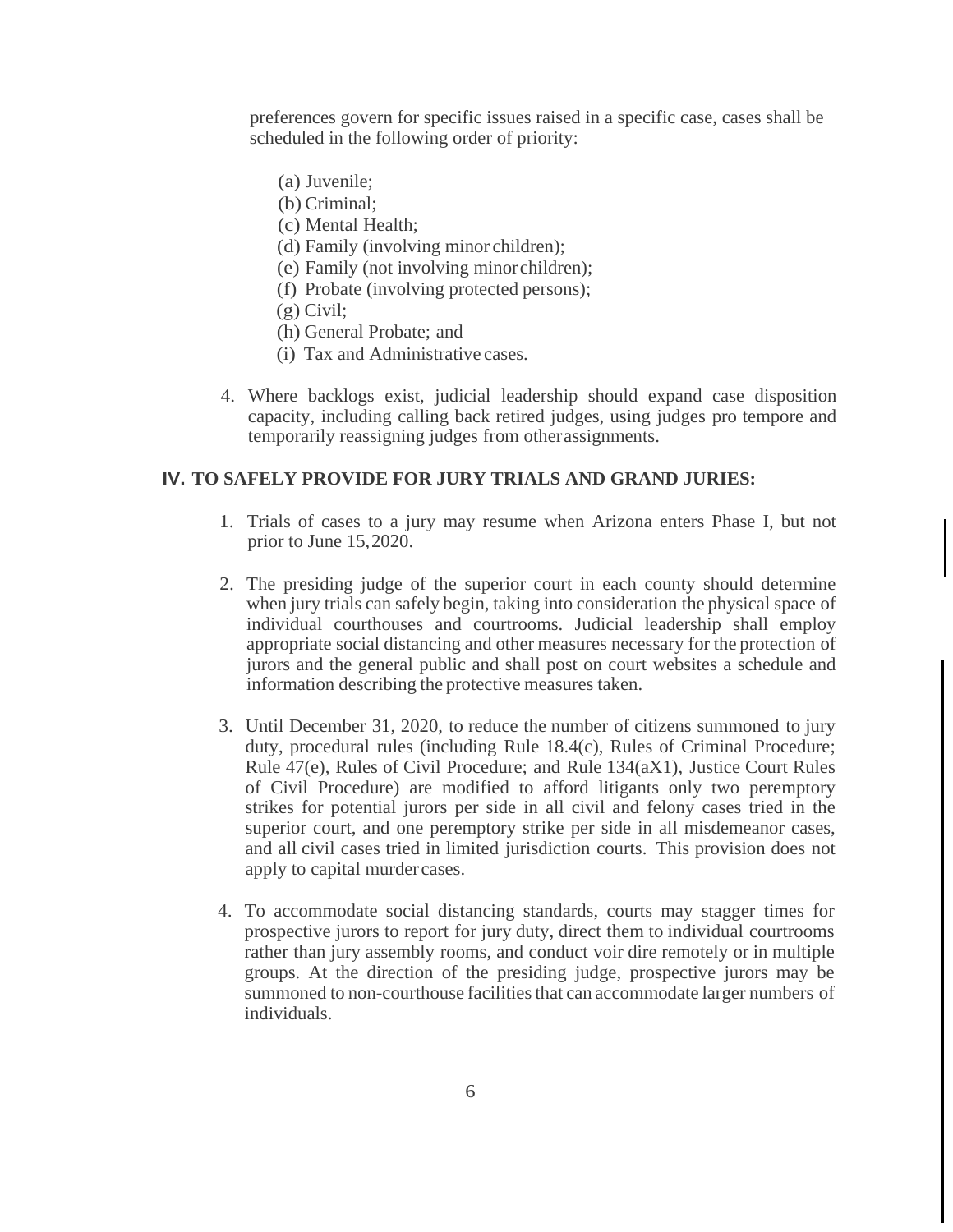- 5. Judicial leadership may authorize the use of technology to facilitate alternatives to in-person appearance for selecting grand and petit jurors and for conducting grand jury proceedings, and with the permission of the presiding superior court judge, for jury trials.
- 6. As required by **A.R.S.** § 21-202(b)(2), jury commissioners must temporarily excuse prospective jurors whose jury service would substantially and materially affect the public welfare in an adverse manner, including but not limited to those who report a COVID-19 diagnosis, symptoms, or notification by a public health official of exposure to COVID-19 and may temporarily excuse potential jurors who are highly vulnerable to COVID-19.
- 7. The presiding judge of the superior court in coordination with the county attorney in each county may determine when grand juries can be resumed in a safe manner with proper social distancing. Grand jury selection may be conducted in-person by staggering the appearance of prospective jurors or by electronically screening them. The presiding judge may authorize grand jury proceedings to be held by video-conferencing.

### **V. TO CALCULATE TIME CONSIDERING THE EMERGENCY:**

- 1. The period of March 18, 2020 through August 1, 2020 is excluded from calculation of time under rule provisions and statutory procedures that require court proceedings to be held within a specific period of time, including Rule 8, Rules of Criminal Procedure; Rules 17, *25,* 79 and 100, Rules of Procedure for the Juvenile Court; Rules 2, 3, and 15, Rules of Procedure in Eviction Actions; and Rule  $38.1(d)(2)$ , Rules of Civil Procedure. A judge, pursuant to Rule 8, may extend this exclusion of time in criminal cases, for good cause including, but not limited to COVID-19 illness, quarantine and travel restrictions.
- 2. The time for conducting preliminary hearings for in-custody defendants under Rule 5.l(a) and (d) and probation revocation arraignments under Rule 27.8 (a)(l), Rules of Criminal Procedure is extended to twenty (20) days from an initial appearance that occurs through July 3, 2020.
- 3. Until August 1, 2020, notwithstanding Rule 6 (b)(2), Rules of Civil Procedure, in an individual case, the court may extend the time to act under Rules  $S(0,b)$ ,  $52(b)$ ,  $59(b)(1)$ , (c), and (d), and  $60(c)$  as those rules allow, or alternatively, may extend the time to act under those rules for 30 days upon a showing of good cause.
- 4. The following are not excluded from calculations of time:
	- (a) For persons held in-custody: initial appearances, arraignments, preliminary hearings, in-custody probation violation, and conditions of release;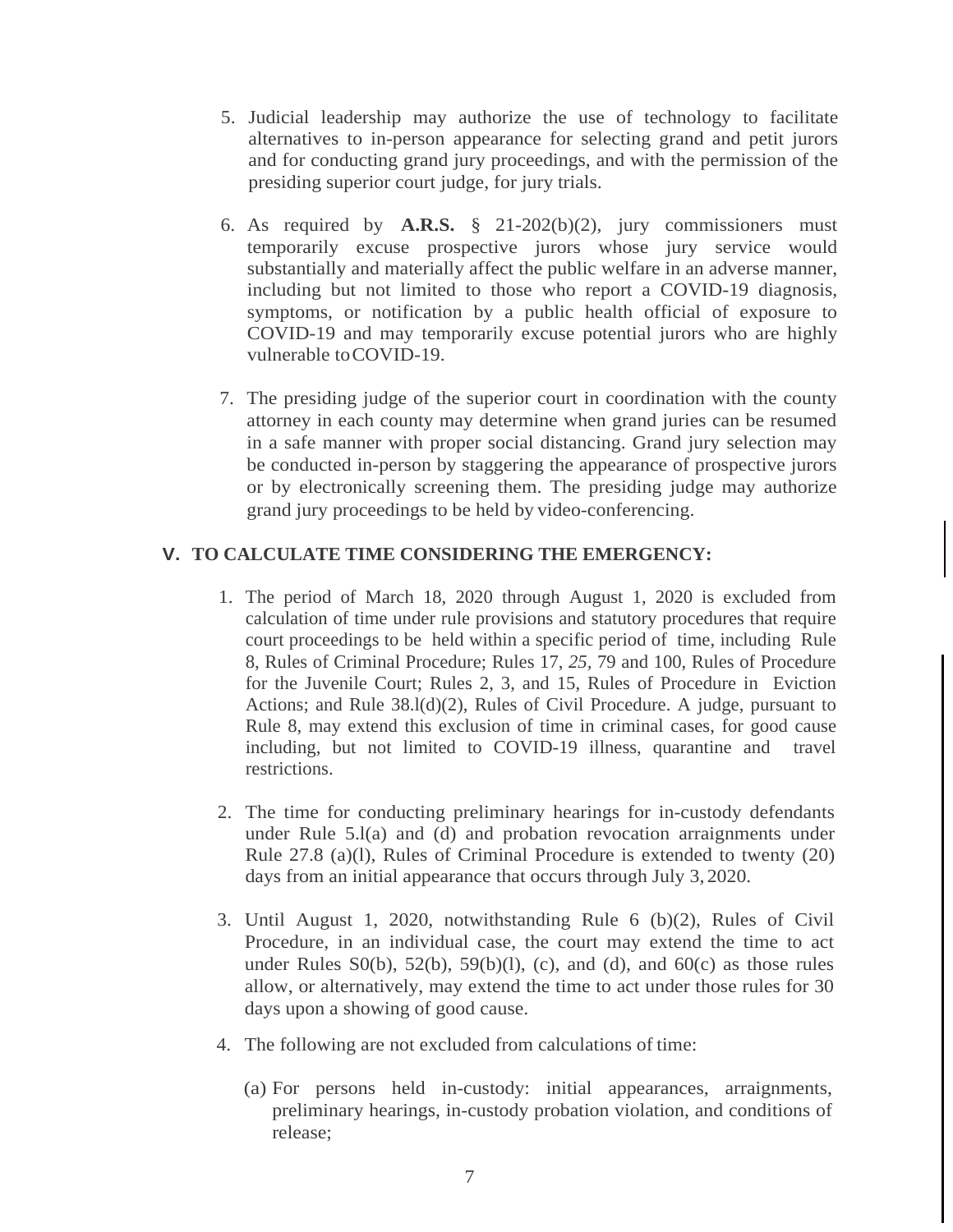- (b) Domestic violence protective proceedings;
- (c) Child protection temporary custody proceedings;
- (d) Civil commitment hearings and reviews;
- (e) Emergency protection of elderly or vulnerable persons proceedings;
- (t) Habeas corpus proceedings;
- (g) COVID-19 public health emergency proceedings;
- (h) Juvenile detention hearings;
- (i) Election cases; and
- (j) Any other proceeding that is necessary to determine whether to grant emergency relief.
- 5. For the period of March 18, 2020 through August 1, 2020, if a judge is unable to rule on a pending matter due to the judge's illness or is otherwise unable to work, the judge is deemed to be physically disabled, and the period of time the judge is ill or unable to work is excluded from the calculation of the 60 days from the date of submission in which a matter must be determined under A.R.S. § 12-128.01 or§ 11-424.02.

#### **VI. IN GENERAL:**

- 1. Court offices shall remain accessible to the public by telephone and email during their regular business hours to the greatest extent possible, including using drop boxes for documents that cannot be e-tiled if it becomes necessary to close court offices to the public.
- 2. During this period of reduced operations, courts and court clerks shall make reasonable efforts to provide alternative methods of accessing court records.
- 3. Probation officers are authorized to use social distancing and technology of all types to supervise those on criminal and juvenile probation, including, where appropriate, for contacts with such individuals.
- 4. Clerks of the court shall continue to issue marriage licenses and may do so remotely if the available technology allows licenses to be properly issued.
- *S.* A judge may perform a marriage ceremony at the courthouse with no more than 10 persons present with proper social distancing and may perform a marriage ceremony in the electronic presence of the couple and witnesses at the parties' request.
- 6. The Administrative Office of the Courts may use technology to ensure social distancing for its operations, including the Court Appointed Special Advocate program, the Foster Care Review Boards program, and the Certification and Licensing programs under Part 7, Chapter 2, of the Arizona Code of Judicial Administration.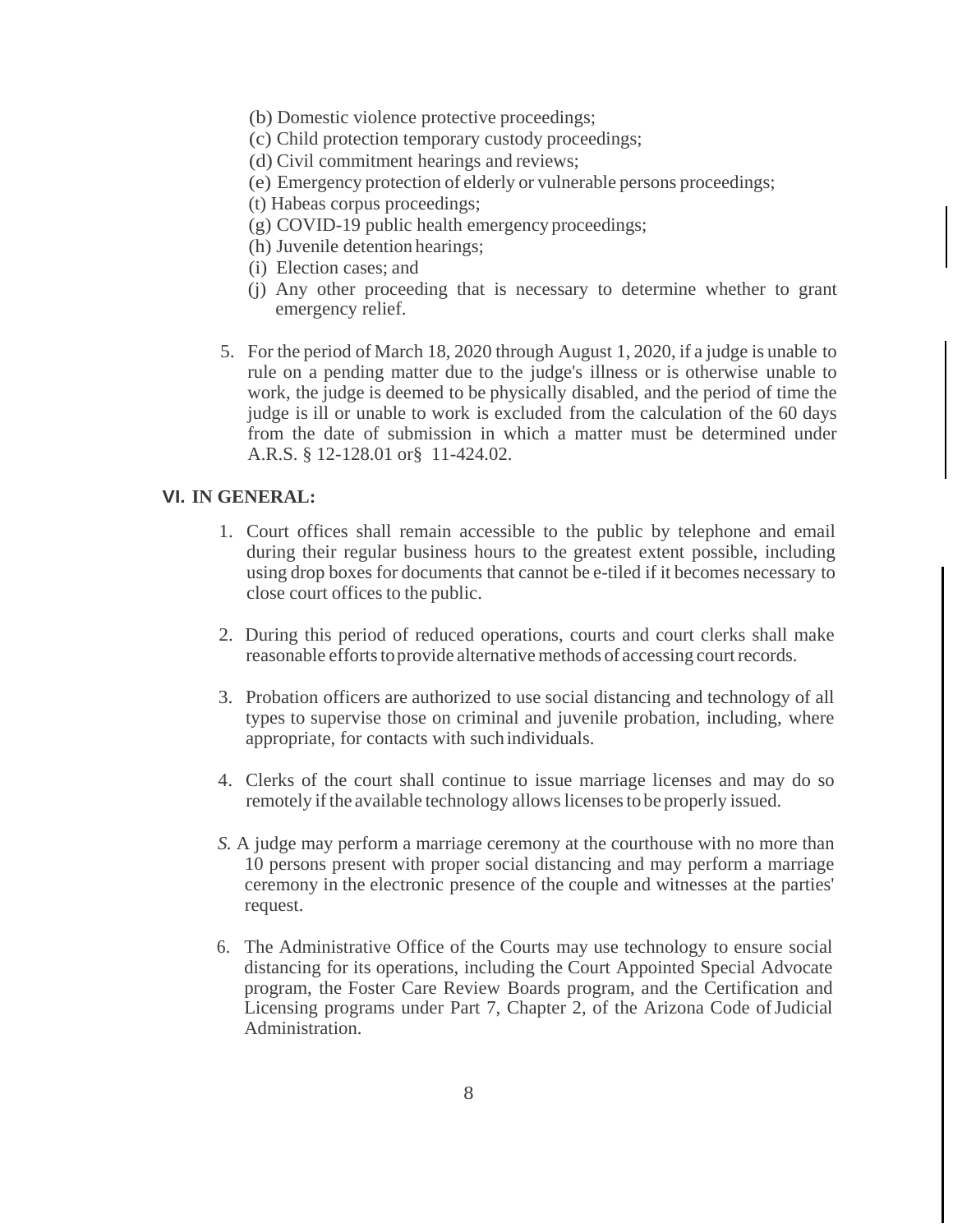- 7. Limited jurisdiction judicial leadership may issue orders as necessary to implement the provisions of this order and take actions consistent with this order and orders issued by their presiding superior court judge.
- 8. Judicial leadership must notify court customers, the public, and the Administrative Director of all administrative orders issued under the authorization provided by this order using the most effective means available.
- 9. Judicial leadership must provide information regarding court access and operations in both English and Spanish.
- 10. The presiding superior court judge of a county and judges and staff in leadership in the limited jurisdiction courts in the county shall periodically meet to coordinate county-wide court activities impacted by the current COVID-19 crisis. Attendance at such properly scheduled meetings is mandatory unless excused by the county presiding judge.

Dated this 20<sup>th</sup> day of May, 2020.

FOR TIIE COURT:

ROBERT BRUTINEL Chief Justice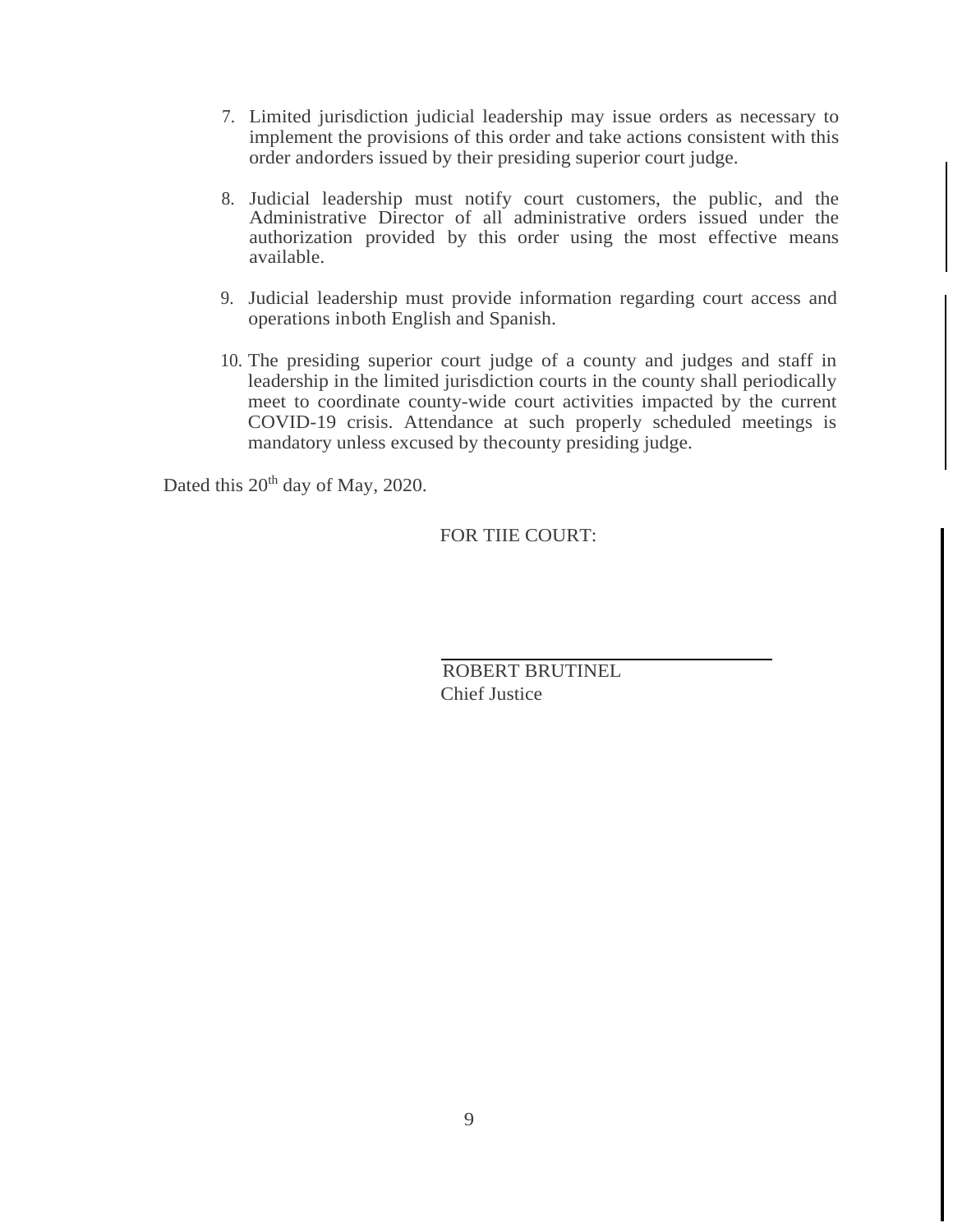# **ATTACHMENT A**

## **Standards for Resumption of On-site Court Operations During a Public Health Emergency**

In planning for a phased resumption of on-site court operations, courts<sup>1</sup> must consider the following factors:

- 1. The status of the pandemic in each local court jurisdiction;
- 2. The size and functionality of courthouse facilities, both in terms of courtrooms and other public meeting areas; and
- 3. The size of the bench and supporting court staff.

The timing of the phases will be largely determined by Arizona specific directives. The Administrative Office of the Courts (AOC) will notify the judicial leadership in advance of phase transition dates. Taking these factors into account, local courts should systematically resume on- site operations as follows:

**Phase Zero {Current Phase}:** Due to the statewide public health emergency, all in-person court proceedings should be avoided to the greatest extent possible, consistent with constitutional rights.

- Courts should follow CDC social distancing guidelines and limit the number of persons at any court event to 10. Judicial leadership may authorize groups larger than 10, but not to exceed 30.
- The empaneling of new petit juries is suspended.
- In-person contact is to be limited through the use of virtual hearings (audio or video), electronic recording of court proceedings and electronic transmission of documents.
- Certain state and local court rules are suspended or amended to maximize public safety.

**Phase** I: Courts may begin transitioning to in-person proceedings to the extent this can be safely accomplished on June 1, 2020 in compliance with the following standards:

- Courthouse Safety:
	- o Until Arizona enters Phase II and except where the size of the staff or other constraints will not allow, judicial leadership shall implement a staffing plan, which may include dividing personnel into two or more teams or other methods to accomplish the goal of preventing all or a substantial portion of court personnel from becoming infected or requiring quarantine at the same time due to workrelated contact.

 $<sup>1</sup>$  In this attachment, courts include Arizona courts, Office of the Presiding Disciplinary Judge, and Court of Appeals.</sup>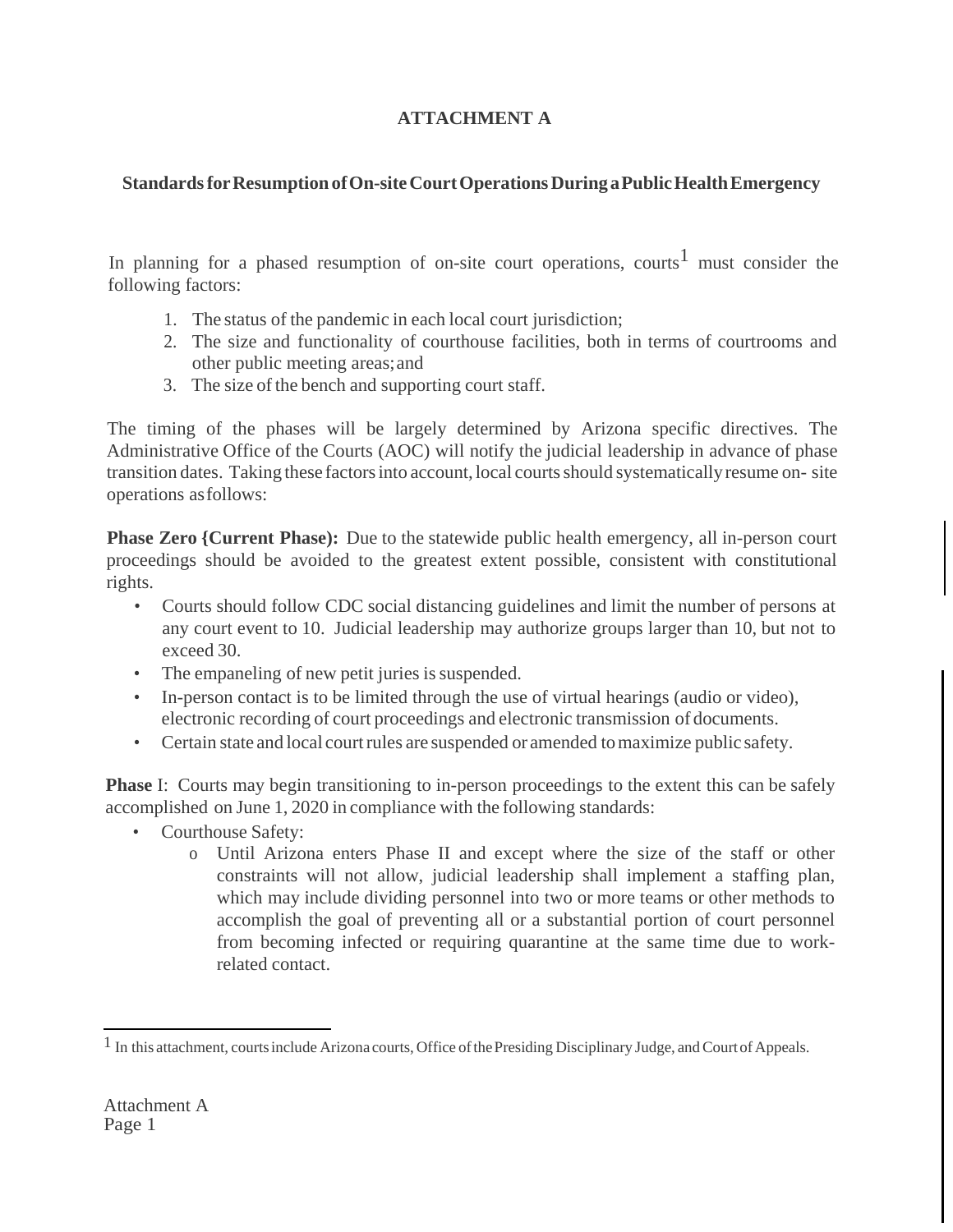- o Judicial leadership shall limit any required in-person proceedings to attorneys, parties, victims, witnesses, jurors, court personnel, and other necessary persons.
- o Judicial leadership should modify operations to limit the number of transportation events to necessary in-court hearings for individuals in custody.
- o Courts should follow CDC social distancing guidelines and limit the number of persons at any court event to 10. Judicial leadership may authorize groups larger than 10, but not to exceed 30.
- o Courts shall utilize the AOC's health screening protocol.
- o Courts shall require masks or face coverings to be worn in the courthouse.
- o Courts shall exclude persons failing the screening protocol from entry to the courthouse.
- o Rules which provide litigants a change of judge as a matter of right are suspended until December 31, 2020.
- o Courts shall exclude persons failing the screening protocol from entry to the courthouse and attempt to make alternative arrangements for them to conduct court business. If an excluded person is attempting to attend a scheduled court proceeding, the appropriate court shall be notified of the person's inability to enter the courthouse.
- Technology
	- o Courts shall continue the use of virtual hearings, electronic recording and electronic transmission of documents.
	- o Courts shall provide public access by video or audio to court proceedings which are typically open to the public, specifically for the case types designated in this Administrative Order.
	- o Courts shall consider and encourage the use of on-line dispute resolution (ODR).
- Appropriately Prioritize Case Processing
	- o Courts shall follow the prioritization of case types, both for jury and non-jury cases.
	- o Courts shall expand case disposition capacity, using retired judges and judges pro tempore and temporarily reassigning judges from other assignments.
- Jury Trials and Grand Juries
	- o Jury trials may resume on June 15, 2020, subject to the approval of the presiding superior court judge.
	- o Courts shall utilize appropriate social distancing and measures necessary for the protection of jurors, including the use of technology for virtual selection of petit and grand jurors and conducting of grand jury proceedings and, with the approval of the presiding superior court judge, for jury trials.
	- o The presiding superior court judge may determine when grand juries can be resumed.
- In General
	- o Courts may use drop boxes for tiling documents that cannot be e-filed.

Attachment A Page2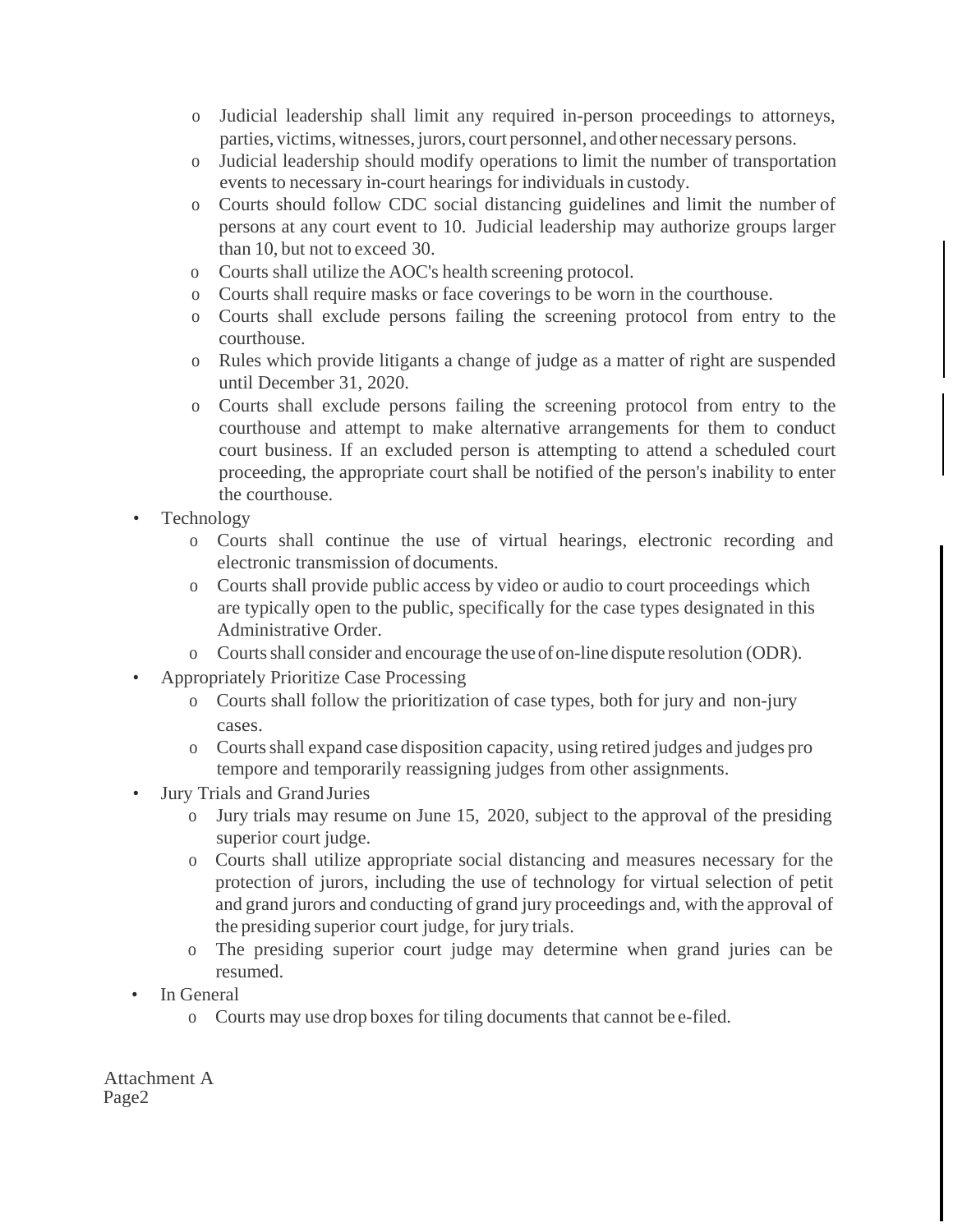**Phase II:** Scheduling of in-person court proceedings can resume, while limiting the projected number of courthouse visitors during peak times.

- Courthouse Safety
	- o On-site court staffing should systematically increase during Phase II, as necessary to serve the increased number of visitors at the courthouse. Courts should continue to maintain two or more teams, with some teams working at the courthouse while others work remotely, or otherwise ensure that an exposed employee will not interrupt the operations of the court.
	- o Courts should follow CDC social distancing guidelines and limit the number of persons at any court event to 30. Judicial leadership may authorize groups larger than 30, but not to exceed 50.
- Technology
	- o The use of technology should continue, both to maximize public safety and to maximize efficiencies in court operations.
- Appropriately Prioritize Case Processing
	- o Some courts may no longer have a need to expand case disposition capacity.
- The other Phase I provisions remain in effect during Phase II, specifically the sections of this Administrative Order regarding:
	- Jury Trials and Grand Juries
	- In General

**Phase** III: Scheduling of in-person court proceedings and other on-site court services can fully resume, while limiting the projected number of courthouse visitors during peak times.

- Courthouse Safety
	- o On-site court staffing should be largely restored during this phase to serve the increased number of visitors at the courthouse. Courts may still opt to have some staff continue working remotely. These staff would be available for deployment to the courthouse in the event that on-site staff become infected.
	- o Courts should follow CDC social distancing guidelines and limit the number of persons at any court event accordingly.
	- o Consistent with guidance from CDC, courts may relax screening protocols for court participants and visitors, including the wearing of masks in the courthouse.
- Technology
	- o The use of technology should continue, both to maximize public safety and to achieve efficiencies in court operations.
- Jury Trials and Grand Juries
	- o Courts should continue to employ appropriate social distancing and other measures necessary for the protection of jurors, including the use of technology for virtual selection of petit and grand jurors and conducting of grand jury proceedings and, with the approval of the presiding superior court judge, for jury trials.

Attachment A Page3